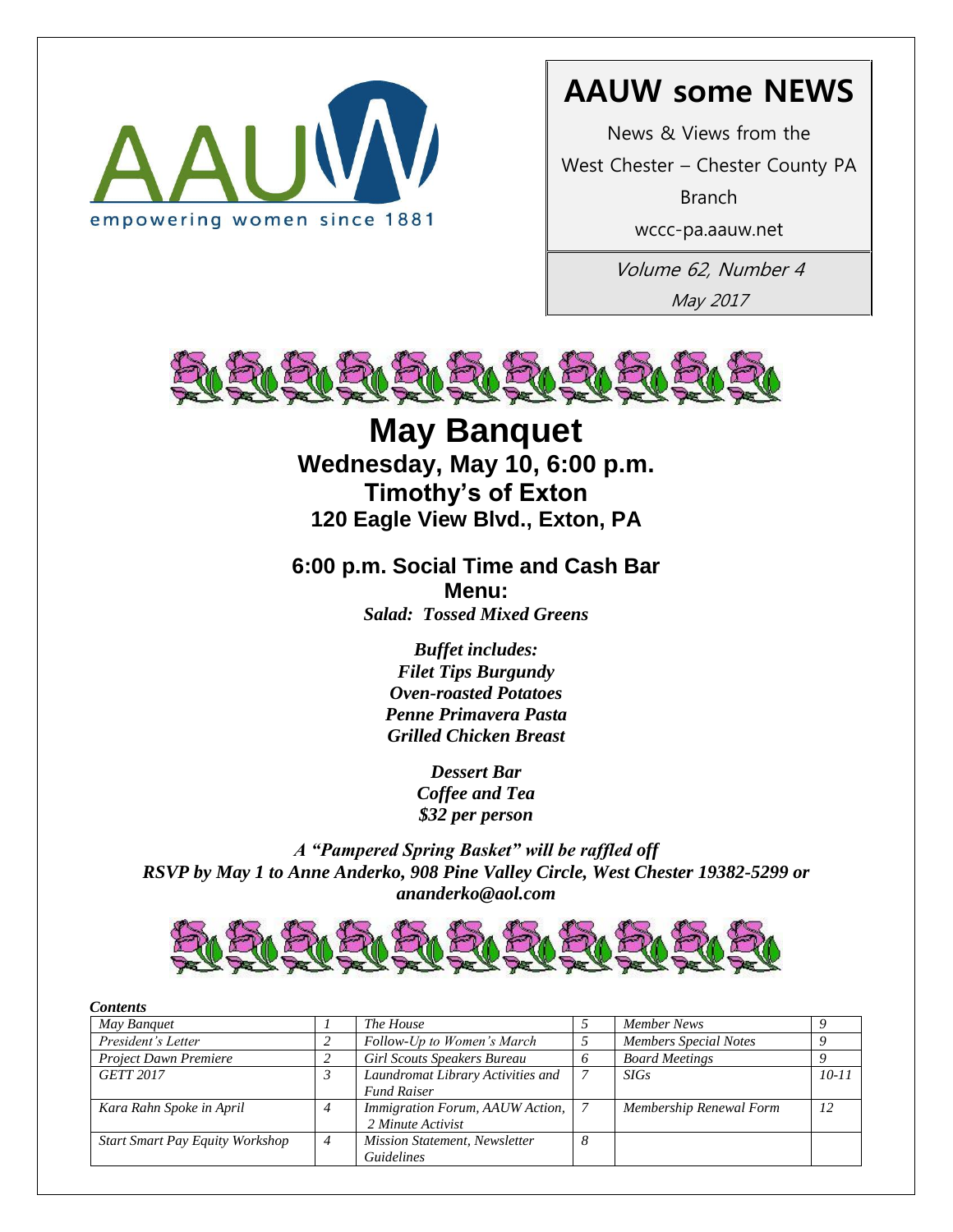## **Letter from the President**

*Barbara Lathroum*

After a glorious April weekend of sun and warm weather, a blast of cold air in Amesbury, Massachusetts reminds me that warm weather is fickle this time of year. My spring fever must now give way to focusing on branch business.

First and foremost, do not forget to sign up for the **May Banquet** which will take place on May 10 at Timothy's of Exton. We need a count by May 1st. You can pay at the door but please email me or Anne Anderko [\(ananderko@aol.com\)](mailto:ananderko@aol.com)) that you plan to attend ASAP.

Second, **membership renewal** time is here. The renewal form is reprinted on the last page of this newsletter. Dues for 2017-2018 are still \$75: \$49 for National, \$10 for the State, and \$16 for our branch. (I will warn you that there are rumblings that National will be raising its dues by \$10 next year; the raise comes up for a vote at the National Convention this summer.) Please send in your renewal dues as early as possible.

Coming up on May 16 are the primary elections for many county, township, and local offices. Please encourage your friends to vote. Government at the local and county level is what affects us most in our daily lives. Electing good candidates at the local level influences the choices voters have at the state and national levels. Participating in government by voting in the off years for local offices strengthens our democracy.

In Chester County we have a number of women running for county office and local boards of education. On Sunday, May 21st from 3-6 pm, our branch of AAUW will be sponsoring a **Women in Politics Forum** at West Chester University, organized by Dr. tonya thamestaylor. A panel of women who have run for office, both successfully and unsuccessfully, will discuss their experiences as candidates and offer suggestions for a support system for

women candidates. The event is free. What we branch members can do to make this event a success is encourage members of the other organizations to which we belong to attend the Forum.

The 2016-2017 year for our branch has gone by so quickly. We will install new officers at the Banquet. Peggy Staarman and I will serve as co-presidents. Mimi Jones and Terry Houle will serve as 1st VPs for Programs. Patricia Schultz and Phyllis Dunn will serve as 2nd VPs for Membership. Anne Anderko will continue as treasurer and Eva Kauffman as secretary. At the combined Board Meeting on Wednesday, June 7th, we will make plans for the 2017-2018 year.

Please be thinking about serving as a cochairman of the Fundraising Committee, the Media Committee (Facebook, website, publicity), or the Hospitality Committee.

## **Project Dawn - World Premiere at People's Light**

Philadelphia is home to a revolutionary court designed by a passionate and shockingly funny group of women. Every day these lawyers, judges, parole officers, and staff work to transform the lives of women repeatedly convicted for prostitution. In this daring and vital new play in which seven actresses portray multiple participants and members of the court, Karen Hartman probes the thin lines between freedom and slavery, activism and obsession for women on both sides of the law.

Inspired by Hartman's extensive first–hand research inside Project Dawn Court, this play is the first world premiere from our nationally renowned New Play Frontiers Residency & Commission program at People's Light (NPF). See email from Barbara Lathroum for details on afternoon matinees from June 7 to July 9 or check the People's Light and Theatre website at [www.peopleslight.org.](http://www.peopleslight.org/)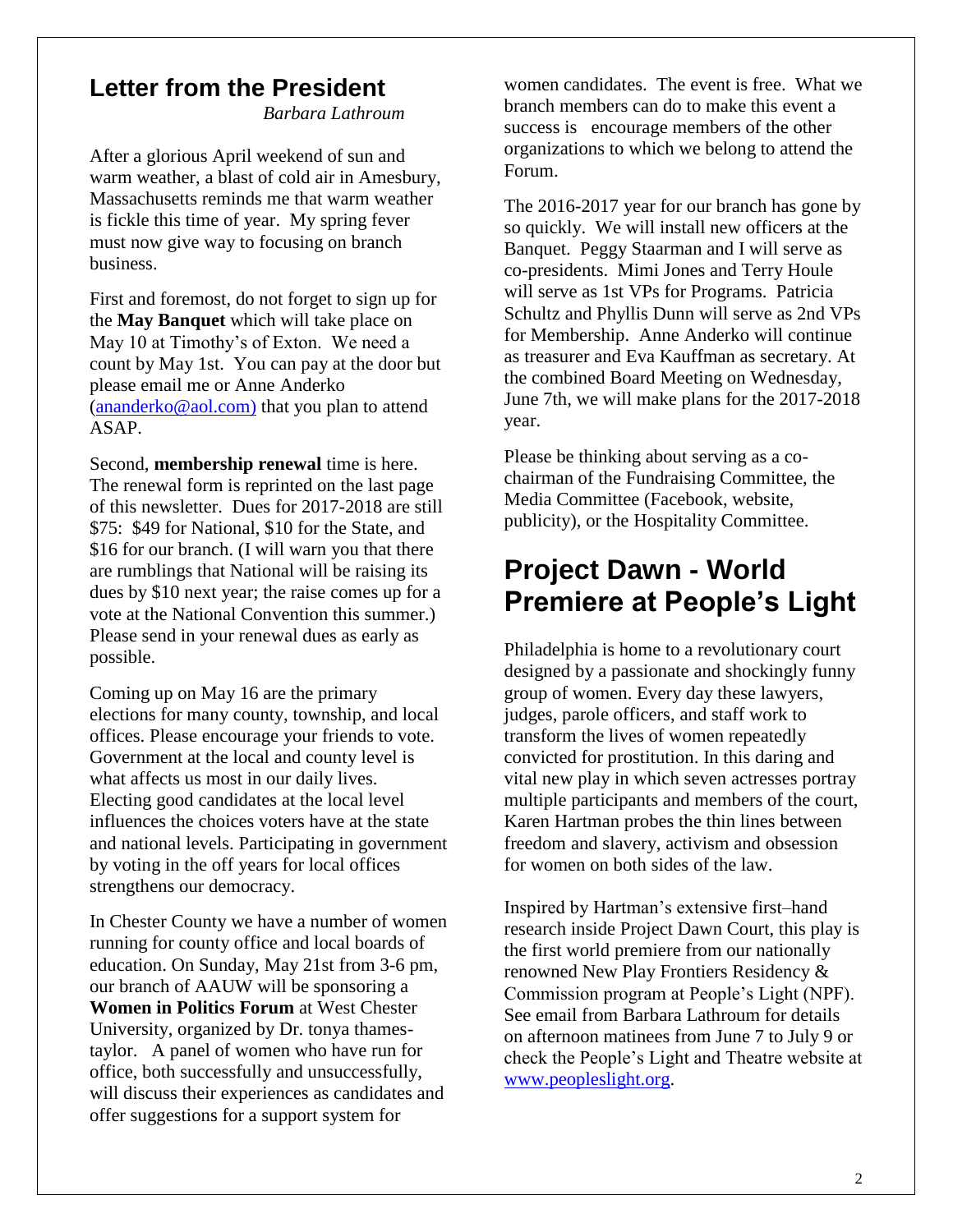## **GETT 2017 Was Epic!**

**--** Mary Smith



The 17th year of Girls Exploring Tomorrow's Technology was a great success with more girls and parents and educators than ever before. Saturday, March25, 2017 at West Chester East High School brought together over 833 girls, representing over 140 schools, from 9 PA counties and New Jersey and 300 parents and educators to experience STEM.

This was a year of change for GETT as we started at noon instead of 8:30 in the morning and we allowed the girls to come and stay as their schedules allowed. We still had an opening kick-off as well as a closing keynote speaker with many prizes awarded to those who stayed.

Besides experiencing the possibility of attending 4 different individual hands-on sessions, the girls and their parents and educators got to attend the popular STEM EXPO for more hands-on and learning opportunities. Over 81 vendors from the business communities, organizations such as our AAUW branch and educational outlets packed the main gym, auxiliary and wrestling gym to excite the girls in different science,

engineering, technology and math (STEM) hands on events.

AAUW's Jennifer Schultz and her volunteers presented a lesson on The Science of Origami. It was a huge success and after it ended Jennifer already was putting together ideas for next year. For many of us our minds just never stop working.

The end of the day brought together all the attendees, both young and old, to wrap up another wonderful experience. Some of the comments included: "Now I know I can do anything, I should never give up and always be with people that support me, and ignore or stay away from the people that doubt you or bring you down," from Lauren, Age 12. A parent said, "I forgot to drop off my survey but since I thought the event was exceptional, I felt compelled to submit it. This was our 2nd year at GETT. The breakout sessions were fantastic! Very informative and on point, and it's possible I got as much out, or possibly more, out of the conference as did my daughter. Great job, thank you!"

Thank you to all AAUW volunteers for being an integral part of GETT again this year. Volunteers are such an important part of this event and we could not be successful without you. AAUW West Chester-Chester County has been an important part of GETT for 17 years, providing volunteers, research studies, and funding, and has continued our successful history this year. Our branch was a sponsor and committed \$500 to GETT 2017.

For more complete information and a video of this year's GETT you can go to [http://www.GETTPA.org.](http://www.gettpa.org/) Be on the lookout for next year's GETT to continue to be amazing.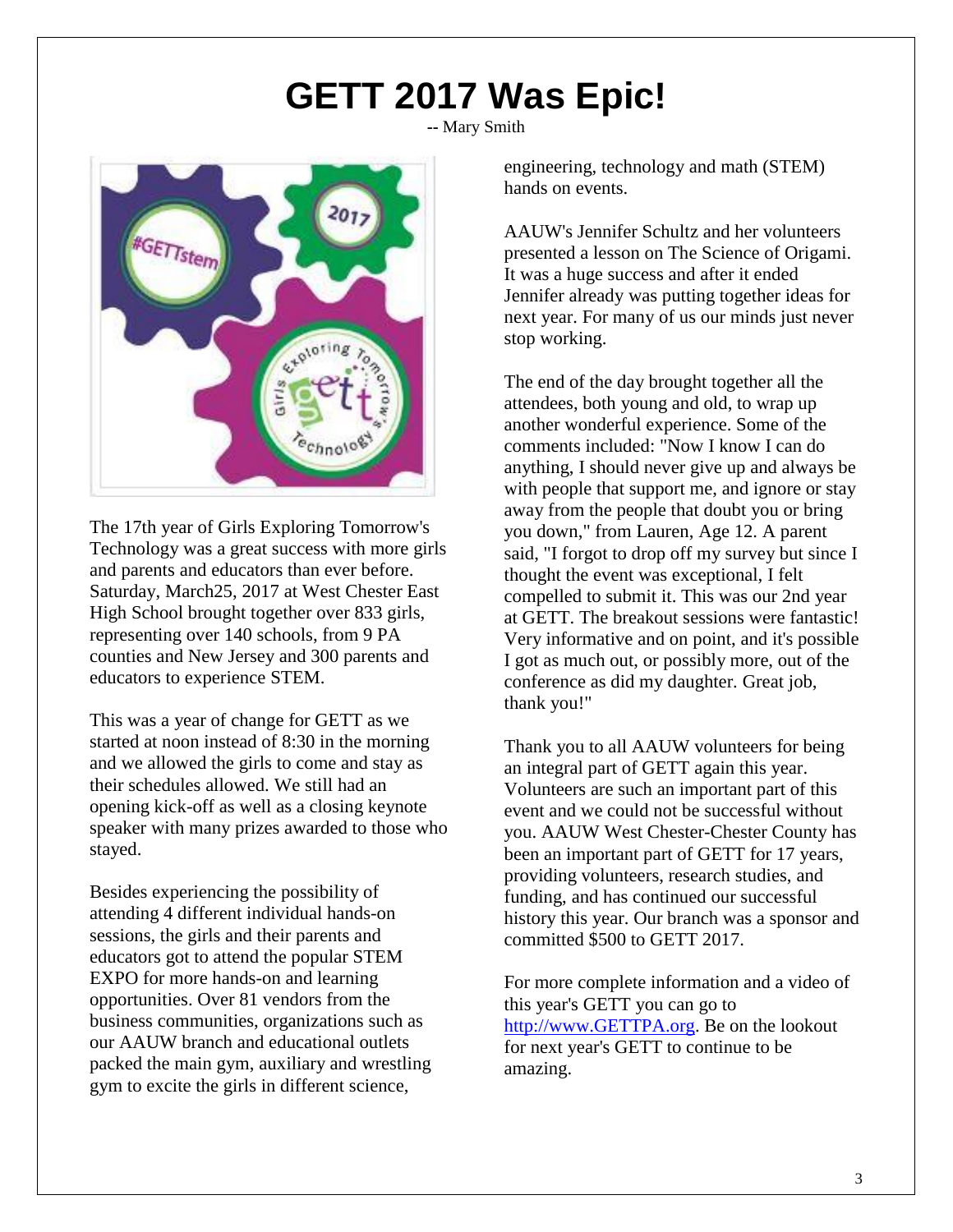## **Kara Rahn, Chester County Department of Voter Services, Speaks to April Meeting**

Our guest speaker for the April 12 chapter meeting was Kara Rahn, Director of the Chester County Department of Voter Services. Kara offered detailed insight into the many complex tasks performed by her department before, between, during, and after elections that take place in Chester County.

Kara noted that of about 500,000 residents in Chester County, 345,000 are registered; her office works with information from other agencies, including the Departments of Health and Transportation, the Post Office, and obituaries to maintain the accuracy of the roles. As of 2015, online registration allows for quicker verification of information.

She pointed out that PA has a four year election cycle, with odd years being municipal based, and even years Federal. PA primaries are closed, so that voters can only vote in them if they are registered with a party, an issue that is important presently, when interest in local elections is rising. Her office is busier in municipal election years, because more individuals file petitions for more positions on a more extensive ballot.

Her office encourages voting, without stepping into the political arena, and works with the League of Women Voters. It maintains archives of past election results, often used by students doing research. It works to ensure that campaign finance spending is reported correctly. It secures the voting locations and manages the equipment. Equipment is a major issue, and new equipment is needed.

During an election, her office is responsible for reconciling the votes when the polls close; they manage provisional ballots, conduct an audit of the election within one month, which is open for the public to view, and ultimately ensure the vote is certified. This year her department was involved in two recounts.

When asked what would help her office most in the future, Kara noted that it is a challenge to

get the 1500 poll workers required, that a better process for signatures would help, and election equipment is an urgent need.

*Reported by Toni Gorkin*

## *Start Smart Pay Equity* **Workshop Held at WCU**



*-- Corrine Marchese* On Monday April 3rd, West Chester University had their annual AAUW Start Smart Pay Equity Workshop to teach young women how to negotiate job salaries and sell their brand. The workshop was

hosted by Dr. tonya thames-taylor and sponsored by WCUs Association for Womens Empowerment, the Womens and Gender Studies department, African American Studies, and AAUW West Chester-Chester County. The event went from 5:30-8 p.m., and included many speakers and activities.



Students were very receptive to the workshop. Samantha Boughton, a third year student stated, "I honestly thought it was going to give me basic information that I already knew, but it was actually really helpful and I learned a lot." Meredith Marchese, also a third year student, explained, "The speakers made me realize that when the time comes for me to negotiate a salary and benefits it will be realistic, I feel a lot more equipped to graduate next year and enter the job force." Hopefully with workshops like these, women will one day achieve pay equity and close the gender pay gap.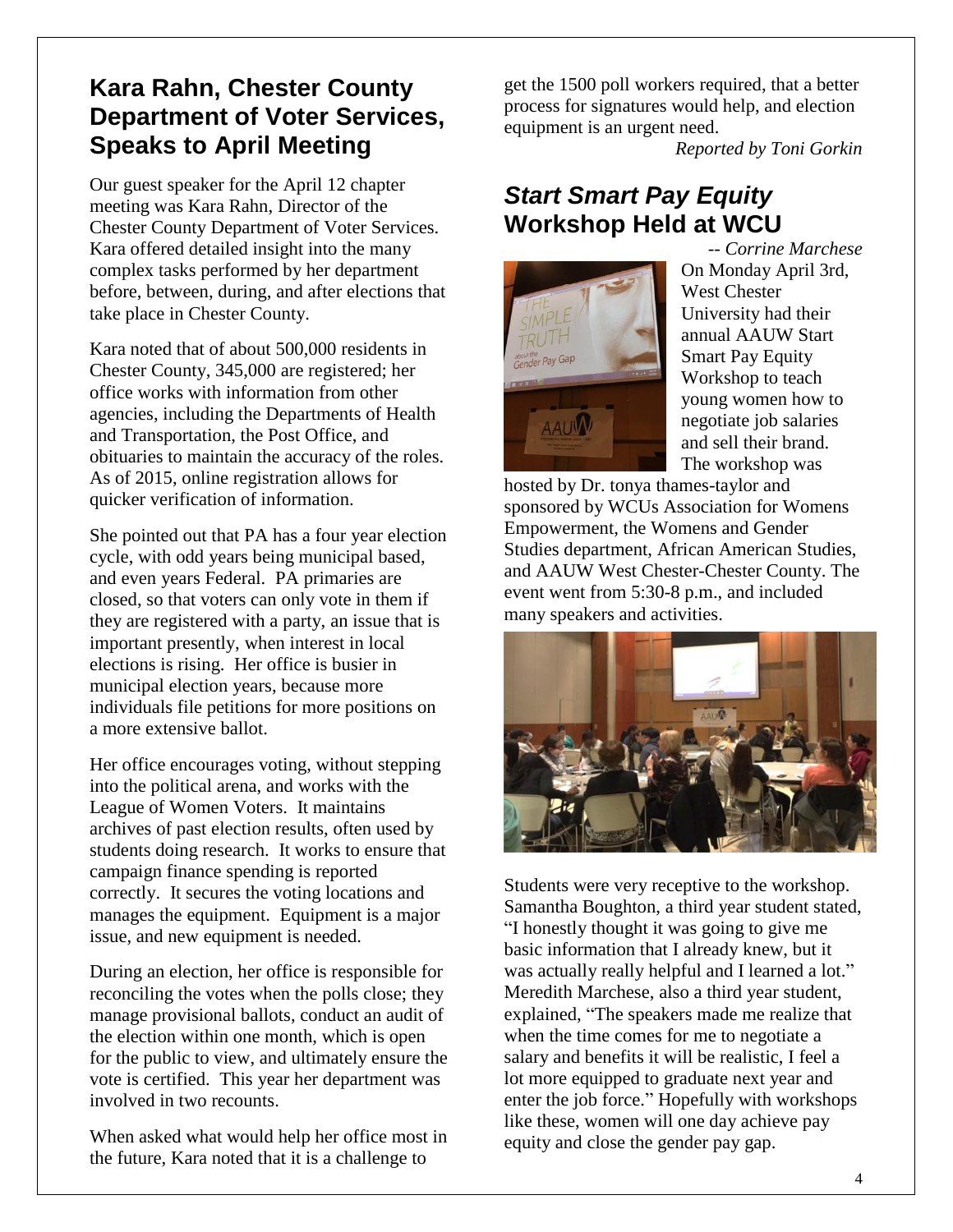

On a rainy Thursday, April 6th, Peggy Staarman, Mary Smith and Barbara Lathroum attended the *Annual Women in Networking Fashion Show* sponsored by The Spring Ford Chamber of Commerce at the Sunnybrook Ballroom in Pottstown. Half the proceeds from the event benefited The House, last year's Gateway to Equity winner.



*Cheryl Messer of the House,* recently named Citizen of the Year by Phoenixville Chamber of Commerce and Women in Networking of The House spoke at the event.

After a delicious lunch, Cheryl Messere and Lana Ringer from the Phoenixville Women's Outreach spoke about *The House* in Phoenixville, its mission and training program. Homeless women are admitted to the residential facility while working toward financial independence. At *The House*, they receive support, education, and training for 6 to 18 months before moving into their own apartments.



Barbara Lathroum, Peggy Staarman, and Mary Smith attended the Fashion Show benefitting *The House.*

Spring fashions were featured in the show, with oranges and blues as the current seasonal hues. Clothing was supplied by *The Dress Barn* and *Weitzenkorn's* and the models were volunteers from the *Spring-Ford Chamber of Commerce.* The winner of a 50/50 drawing was announced at the conclusion of the fashion show. Half the funds collected for the 50/50 went to *The House*, a sum of over \$300.

The *WCCC-AAUW* branch is proud to have made donations to *The House* over the last year.

## **Follow-Up to Women's March:** *It's a New World of Communication Opportunities*

Cathy Palmquist hosted 14 women from AAUW WC-CC, LWVCC, and others for wine and cheese at her home to hear Susan Carty, PA President of the League of Women Voters, on March 29. Susan had spoken to our branch meeting prior to the November election. She was an attendee at Philadelphia Councilwoman Brown's meeting at City Hall, which included members of NOW, Women's Way, the League of Women Voters, and other Philadelphia based organizations. At that event the question of "what's next" after the Women's March was discussed.

Susan reported that the groups discovered that they were more connected than they had thought, especially through technology and social media, which expands interaction beyond personal conversations and small meetings. She identified a general concern of about environmental impacts of energy development in Pennsylvania. As a result of this networking Susan was able to meet with Keystone Transportation Funding Coalition, along with other possible partnerships.

The group agreed that while technology may increase positive communication it may also increase misinformation. It is important for individuals to self-manage all of the information, integrating social media with traditional techniques to find like minds, make a louder voice, and spread wider the sense of community.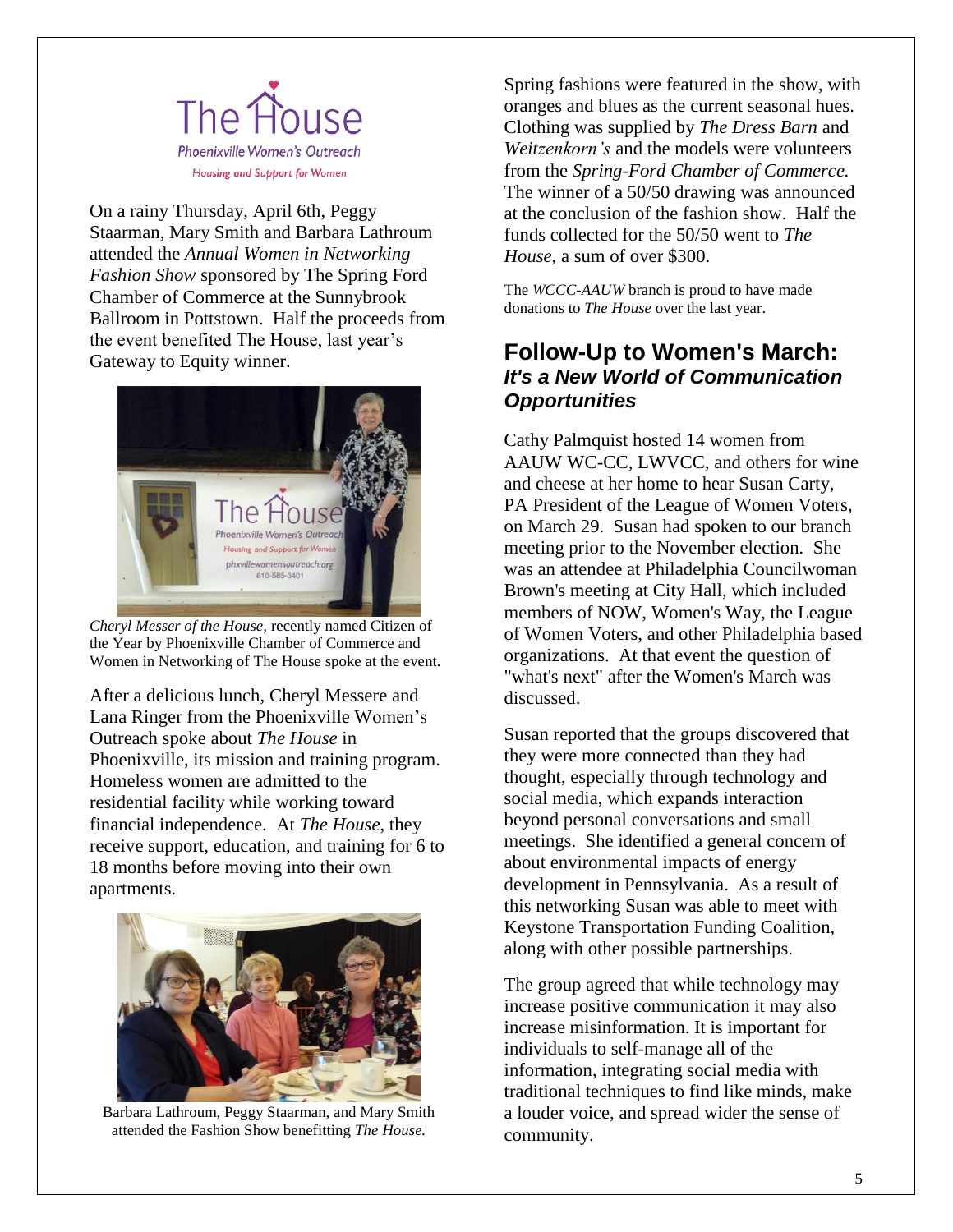## **AAUW and the Girl Scouts: a Speakers' Bureau**

A few months ago Barbara Lathroum, Mimi Jones, and Eva Kaufmann met with The CEO, the Community Outreach Director and a Board member of the Girl Scouts of Eastern Pennsylvania to find areas of mutual interest. Since our mission of providing opportunities for women and girls are almost identical, we found many areas in which we could collaborate. The Girl Scouts were excited about many of the projects we support, including the Laundromat Library Project, the Gateway to Equity recipient, the Envirothon, GETT, and the CC Food Bank. They are interested in collaborating with us on all of these.

In return, they asked for us to share some of our amazing expertise with their girls. They would love to have women who would volunteer to go to troop meetings to discuss topics of interest. If you have a talent that you would like to share, consider volunteering! What is your talent? Origami? Gardening? Math tricks? Yoga? Bowling? Animal rescue and care? A craft? How to make your favorite appetizer? How to build a bridge with spaghetti? (That is actually the topic of a local elementary school science club!) I'm sure you can think of many creative and fun ideas!

We plan to establish a Speakers' Bureau with the talents of our members! Think of a topic you would like to offer, and sign up. Feel free to explain what age group you would like to speak to, and if you have travel limitations, (only Chester County?) You can contact me or sign up at the next meeting. I'd like to get at least ten members to sign up.

The Girl Scouts are excited about working with us, and this could be the beginning of a fruitful collaboration!

> Eva Kaufmann ekaufmann1@gmail.com

# AAUWACTION

Reminder: The AAUW Action Network (AAUW Action Network [advocacy@aauw.org\)](mailto:advocacy@aauw.org) has been sending out statements about the legislation under consideration in Congress, for example, the American Health Care Act, stating AAUW's position. These statements provide useful information on the impacts specifically to women and girls by the legislation. You are encouraged to read these emails or read the statements on the AAUW Action Network website and contact your representatives accordingly.

## **Immigration Forum sponsored by League of Women Voters**

Attorney Ted Murphy, a highly respected Immigration attorney in West Chester, will present a Forum on Immigration on behalf of the League of Women Voters at West Chester Borough Hall on Saturday, April 29, 2017 from 2:00 PM to 4:00 PM. This will be the first in a series of seminars on Immigration that the League will sponsor. This first one will be geared toward educating the public regarding Immigration Policy through the years. The target population will be U.S. citizens who may or may not have relatives who are undocumented.

Following is the immigration position of the League of Women Voters: "Promote reunification of immediate families; meet the economic, business and employment needs of the United States; be responsive to those facing political persecution or humanitarian crises; and provide for student visas. Ensure fair treatment under the law for all persons. In transition to a reformed system, support provisions for unauthorized immigrants already in the country to earn legal status."

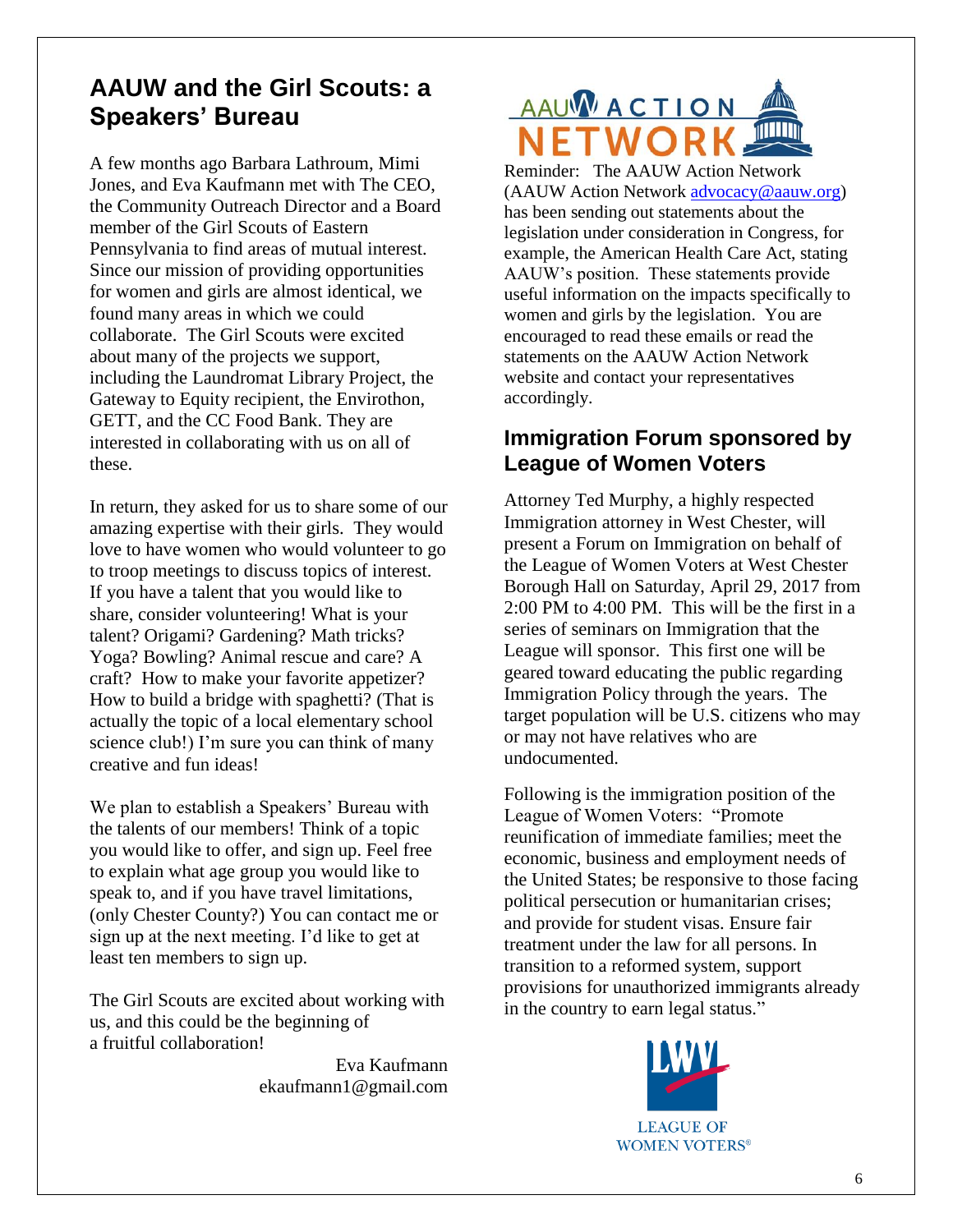## **Laundromat Library League is Taking Off**

*- Arlene Rengert*

April 22nd was the 5th annual *Chester County Single Mothers' Conference and Expo*, and the Laundromat Library League was much present in two ways: volunteers from the LLL did "story hour" reading to the children in the several child care rooms (over 100 children) during the event, and the LLL also had an exhibit in the Expo area in which they handed out free children's books appropriate to the ages of the children whose mother stopped by the table. They also handed out flyers asking for participation in finding laundromats to host Library boxes.

Earlier in April Connie Nesbitt, with assistance from a few others, prepared over 25 sets of 50- 60 books, some in bags to replace books in existing Library Boxes and some in totally new (decorated) Boxes going to new sites. Preparing these inventories involves sorting the books to cover the range of toddlerlevel through teen, and putting "book stickers" on the outside cover of each book. Each book sticker has the name and website of the Laundromat Library League, and permission concerning the book to "Read It. Love It. Pass It On." If anyone would like to participate in a "sort and sticker session" be in touch with Terry Houle or Arlene Rengert.

Some of the April Library Boxes went to newly recruited laundromats in Camden, one new one in Norristown, several in North Carolina, and (are you ready for this??), one in Arkansas. Replacement supplies went to the 4 laundromats in the LLL New York branch, the 3 in Virginia, and the many in this area. Replacement books get transferred in cloth grocery bags, by the way -- and although the LLL asks to have those returned that often doesn't happen. So if you have a stash of them you'd like to have a home for we'd be happy to provide it. A recent Facebook post on the Laundromat Library League has pictures of these filled bags awaiting pick-up.

Check out the [www.laundromatlibrary.org](http://www.laundromatlibrary.org/) and see a map of all this new growth!!! Eventually that map will be interactive such that a picture of the laundromat will pop up when you click on the dot representing it.

Soon the LLL hopes to have laundromats in Delaware aboard. The Delaware Theater Company started its run of Hetty Feather April 19th and during that run is inviting patrons to bring in children's books to donate to the Laundromat Library League. They are promoting this in their eblasts, and inviting those interested to be in touch via [laundromatlibrary@gmail.com](mailto:laundromatlibrary@gmail.com)

*Thanks for AAUW for helping to spread the word!!! And, know that (member) Arlene Rengert has a 30 minute (can be shorter) slide presentation she will share with any group within a reasonable distance.*

**Laundromat Library League Fundraiser** You can support the Laundromat Library League by dining at Snap Pizza on May 25th and presenting the coupon below on your phone when you pay your bill, or printing it and handing it in. Note that the hours are 4-8 p.m., and that the **LLL will receive 50% of your bill.** This will be the last LLL restaurant fundraiser until September.

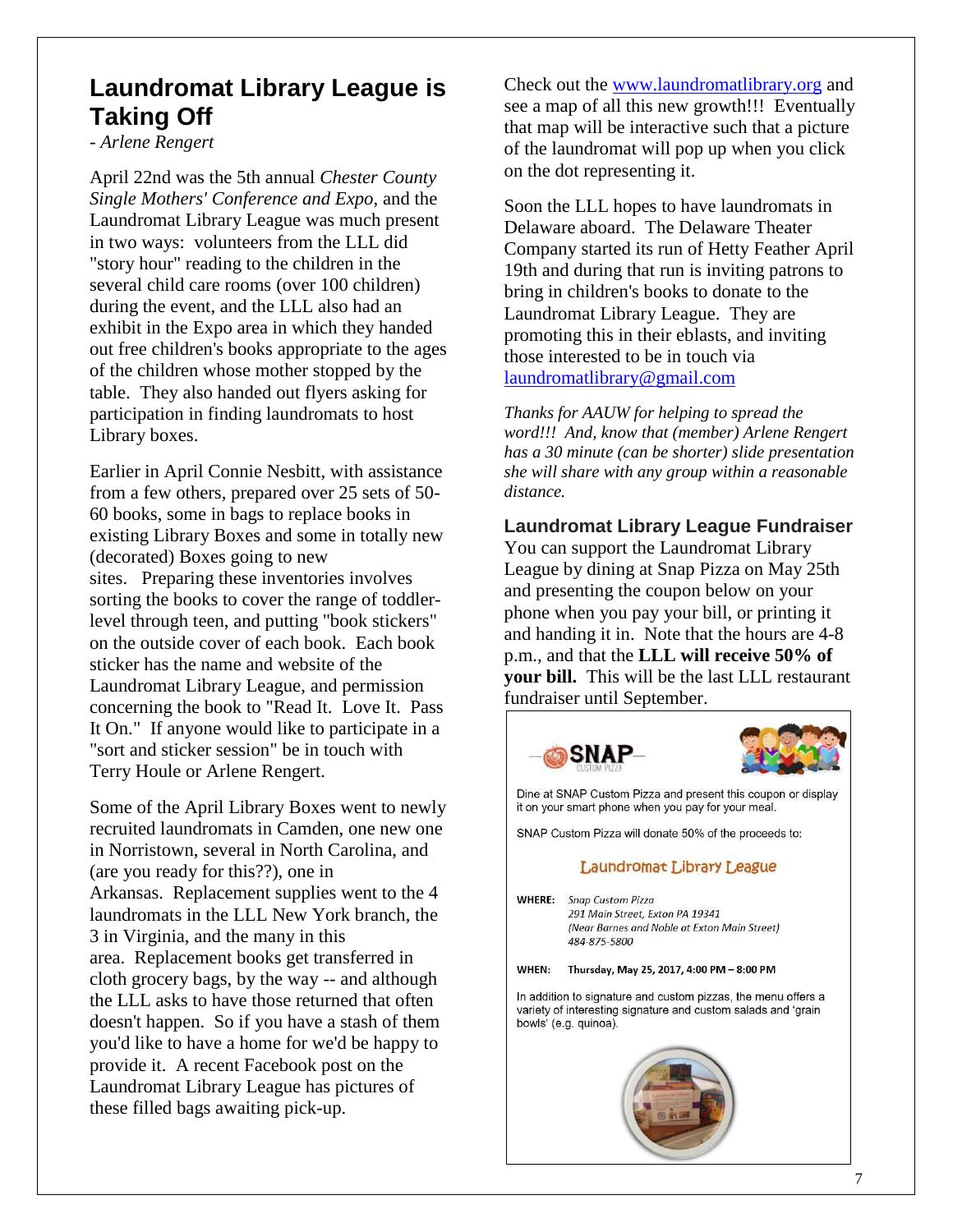## **The NPE Toolkit: School Privatization Explained**

Fran Pierce, who spoke to our chapter in February about charter schools and private schools, has pointed out for those interested in the controversy over charter schools that the Network for Public Education (NPE) has published the NPE Toolkit: School Privatization Explained. It can be found at [https://networkforpubliceducation.org.](https://networkforpubliceducation.org/)

#### *AAUW Mission Statement*

*AAUW advances equity for women and girls through advocacy, education, philanthropy, and research.*

| Norma George          | Newsletter Co-Editor             |
|-----------------------|----------------------------------|
| 610-872-7567          | ngeorge@cheyney.edu              |
| Nancy Rumfield        | Newsletter Co-Editor             |
| 610-399-0388          | nrumfield@gmail.com              |
| Toni Gorkin           | Newsletter Co-Editor             |
| 610-363-7627          | tgorkin@comcast.net              |
| Newsletter email      | aauwsumnews@gmail.com            |
| Barbara Lathroum      | <b>Branch President</b>          |
| 610-321-9783          | blathroum@gmail.com              |
| Mimi Jones            | <b>Program Vice-President</b>    |
| 610-269-9162          | Danandmimi1@verizon.net          |
| Peggy Staarman        | <b>Membership Vice-President</b> |
| 610-269-4866          | peggstaar@verizon.net            |
| Eva Kaufmann          | Secretary                        |
| 610-793-3809          | ekaufmann1@gmail.com             |
| Anne Anderko          | <b>Financial Officer</b>         |
| 484-885-4943          | ananderko@msn.com                |
| <b>Branch Website</b> | wccc-pa.aauw.net                 |

## **Guidelines for** *AAUW some*

1. Deadline for articles is the  $10<sup>th</sup>$  of the month prior to publication – e.g., October 10, December 10, January 10, etc.

2. Board will develop outline/plan for newsletter.

3. Copies of each newsletter article must be sent to the President and the President Elect. 4. Articles should be less then 340 words (1 column in 12 pt.) and sent as .doc (Word) files whenever possible.

5. Program information should be available for publication in the month prior to the event.

6. SIG information should be specific (when, where, leader, contact info., program or book).

7. Photos should be sent in .jpg format and should be the best quality possible. Leave cropping to the editors when possible. Be sure to provide names of the people and description of the happening in the photo.

8. Editors must keep newsletter to 10 pages or less (5 printed front and back).

9. Editors must consult with President or designee if newsletter is too long.

10. Editors and President will determine number of copies to be printed.

11. Board will review and decide list of Friends who receive printed copies.

12. The newsletter should go to the printer by the 25th of the month. Copies should include the Circulation Manager, Person who distributes the e-mail version, and, if requested, other named designees.

*Interested in submitting an article or have information to share?*

## *We need your News!*

The co-editors of *AAUWsome News* are delighted to bring you this issue of the newsletter, but … *We continue to need input from members!!* Please send *articles* as Word documents. Forward your news articles to the *gmail account:* [aauwsumnews@gmail.com,](mailto:aauwsum@gmail.com) indicating the topic and month in the subject box and cc the President. This is a shared account, so the co-editors can access your email and keep their work or personal mailboxes from getting filled. It also makes collaborating easier.

Remember that articles for a given month of the newsletter are due on the 10th of the preceding month*.* Please provide all necessary information with your submission.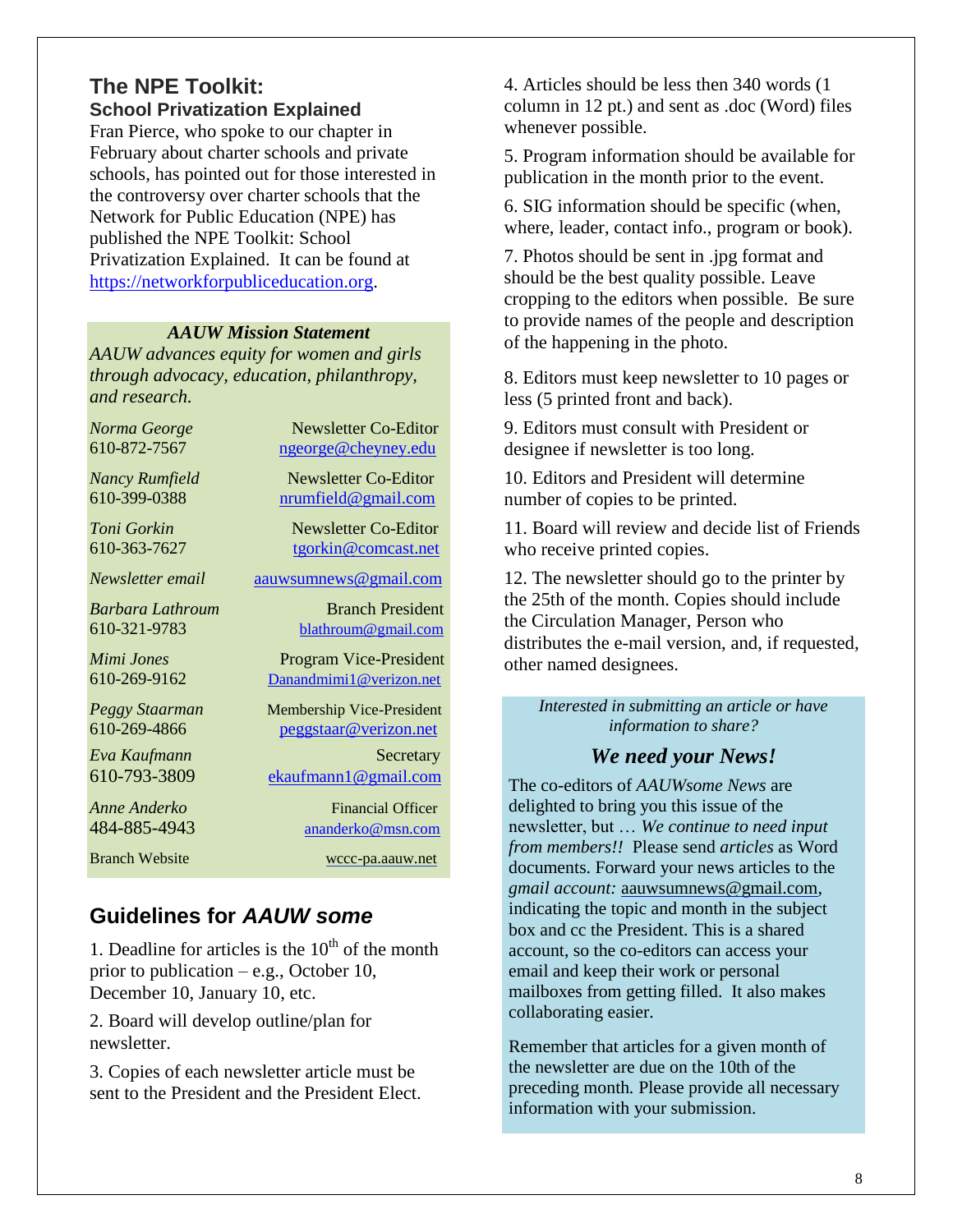#### **Two Minute Activist**

Don't forget your commitment to be a frequent *Two Minute Activist*. Make your voice heard in Congress regarding education, economic security, and civil rights. Using our website (under AAUW Links) is so easy!

Note: AAUW (and numerous other organizations we may belong to, such as National Audubon Society and Sierra Club) are making it easy to send letters to your senators, using links on their websites and pre-authored sample letters expressing opinions about issues at the forefront today. Be sure to check the websites of your favorite organizations.

## **Membership News**

*Peggy Staarman (Vice President for Membership)*

Our newest member is Rachel Snyder who joined at our April meeting. Rachel has several friends in the branch, but I know all of you will welcome her and invite her to join our many activities. Rachel graduated from Widener University and retired from a career in social service. She enjoys gardening, hiking, water exercising, and politics.

When you send in your check for the May banquet, it would be a perfect time to enclose a second check for your annual dues that are due July 1. You can send your check made out to AAUW-WCCC for \$75 to Anne Anderko, 908 Pine Valley Circle, West Chester, PA 19382. I will also provide membership renewal forms and new member forms at the banquet. You can access the membership forms on-line at our branch website: wccc-pa.aauw.net.

Only the small amount of \$16 of the annual dues goes to our West Chester-Chester County Branch. To cover operating expenses, to host monthly programs, and to support our service projects, the branch needs to raise money each year. It's very difficult to find appropriate and effective fundraisers and any fundraiser requires a great deal of planning and time. Some members may prefer monetary donations in place of fundraisers. Please send any suggestions for fundraising to Peggy Staarman at peggstaar@verizon.net

## *Membership Outreach*

Your Records with the National Association can be accessed by contacting: --Helpline Phone (800) 326-2289 or --Internet and email: The website for national AAUW is http://www.aauw.org/. You'll need your membership number, which can be found on the address label of the Association publication (Outlook).

## *Member Special Notes*

*The newsletter editors continue to include news about our AAUW chapter members in this newsletter.* 

Many of our members are involved in other projects that also support women's issues, support our community, or express their passion and creativity. This is an opportunity to tell us what you are doing, and where appropriate, to share involvement. Please see the *AAUW some* guidelines for sending your articles and information to the newsletter's gmail account --aauwsumnews@gmail.com.

## *Board Meetings*

All Board Meetings are open to the membership. Board Meetings are held on the first Wednesday of each month, 7-9 pm. The next Board Meeting will be held on Wednesday, May 3, 2017. The Board will meet at West Chester University, **Sykes Room 257**.

A Joint Board Planning Meeting will be held June 7.

 *A questionnaire was handed out at the April meeting asking for feedback on programs. Please contact Mimi Jones or Terry Houle with suggestions for next year's programs.*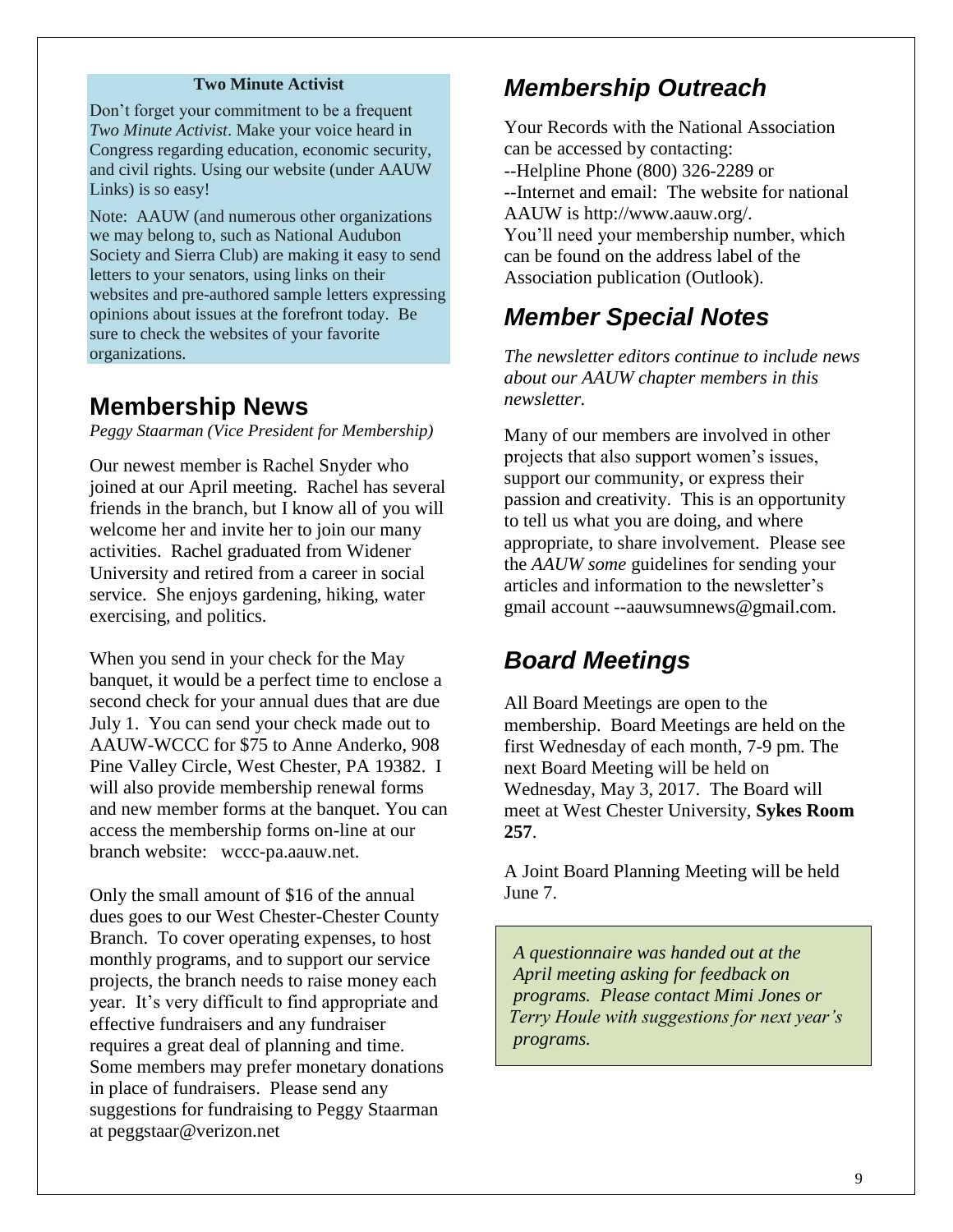## **Special Interest Groups**

### **Couples Bridge**

A chair is needed. Please contact Barbara Lathroum [blathroum@gmail.com](mailto:blathroum@gmail.com) if interested.



### **Women's Social Bridge**

Women's Social Bridge meets at 1:00 p.m. on the third or fourth Friday of the month. Upcoming 2017 dates are April 28 and May 19. Please email Sandy Alexander at [frau.salexander@gmail.com](mailto:frau.salexander@gmail.com) if you'd like to be on the email mailing list. All are welcome! This group meets monthly and is composed of both AAUW and non-AAUW members. Contributions received go toward the Alice Lawson Scholarship Fund provided to a nontraditional student.

## **Book Groups:**

*AAUW branches are known for their book groups, and membership in a group often encourages continuing membership. The West Chester-Chester County Branch currently has two book discussion groups meeting in the day and in the evening at different times of the month.* 

#### **LIT I: Daytime Literature Group –**

*Fiction & Nonfiction Book Group- Kay Phillips*[khp65hp@verizon.net](mailto:khp65hp@verizon.net)

Our daytime Literature group meets the third Monday of the month at 1:00 p.m. for refreshments followed by discussion beginning at 1:30 p.m. We read both fiction and nonfiction.

At our April meeting, Dorothy Von Gerbig lead a very interesting and lively discussion in April on *The Children's Act* by Iam McEvan, a book recommended by Mary Pinkney. She brought up many ideas that we had not thought about- one of the best reason for joining a book club. On May 15, 2017 Carla Grot will lead us in the discussion of *The Dream Lover*, by Elizabeth

Berg. We will meet at Eva Kaufmann's house at 1:00 p.m. for refreshments with the discussion starting at 1:30 p.m.

We are a daytime Lit Group and welcome others to join us. Please let your hostess know if you plan to attend. Our final meeting of the year will be a supper on June 19, 2017 at 5:00 p.m. at Kay Philipps's home to choose our books for next year. Each person is to bring a salad to share and books that we might choose to discuss next year.

Questions? Call or e-mail Kay Philipps, Chair, at (610) 399-0697 or khphilipps@verizon.net.

## **Lisa Scottoline's Open House**

Lisa Scottoline is a well-known local writer, an author of mysteries that often are set here in Chester County. She and her daughter also write a column for the Sunday Inquirer called "Chick Wit." It's a humorous column that focuses on life from a woman's point of view. For the past few years Lisa has invited her devoted fans to her home in Chester Springs for an Open House. She serves hors d'oeuvres, spends time with each guest, and talks about her life and her writing. She says the event is her way of thanking the book clubs that include her books in their reading lists. The event has become hugely popular!

Last fall the Lit I group attended this event, and despite some initial skepticism, came back with enthusiastic comments about a fun occasion. Lisa's Open House this year will be on October 7th and 8th. In order to get an invitation, we need to get a picture of our group, each person holding the book *One Perfect Lie*. It can be a copy from the library, an audio version, or a Kindle version of the book. We send the picture to Lisa with an application form.

If you are interested in attending, you are welcome to attend the Lit I meeting on the third Monday of May at Eva Kaufmann's home. Bring your book and get in the picture! Contact Eva Kaufmann at [ekaufmann1@gmail.com](mailto:ekaufmann1@gmail.com)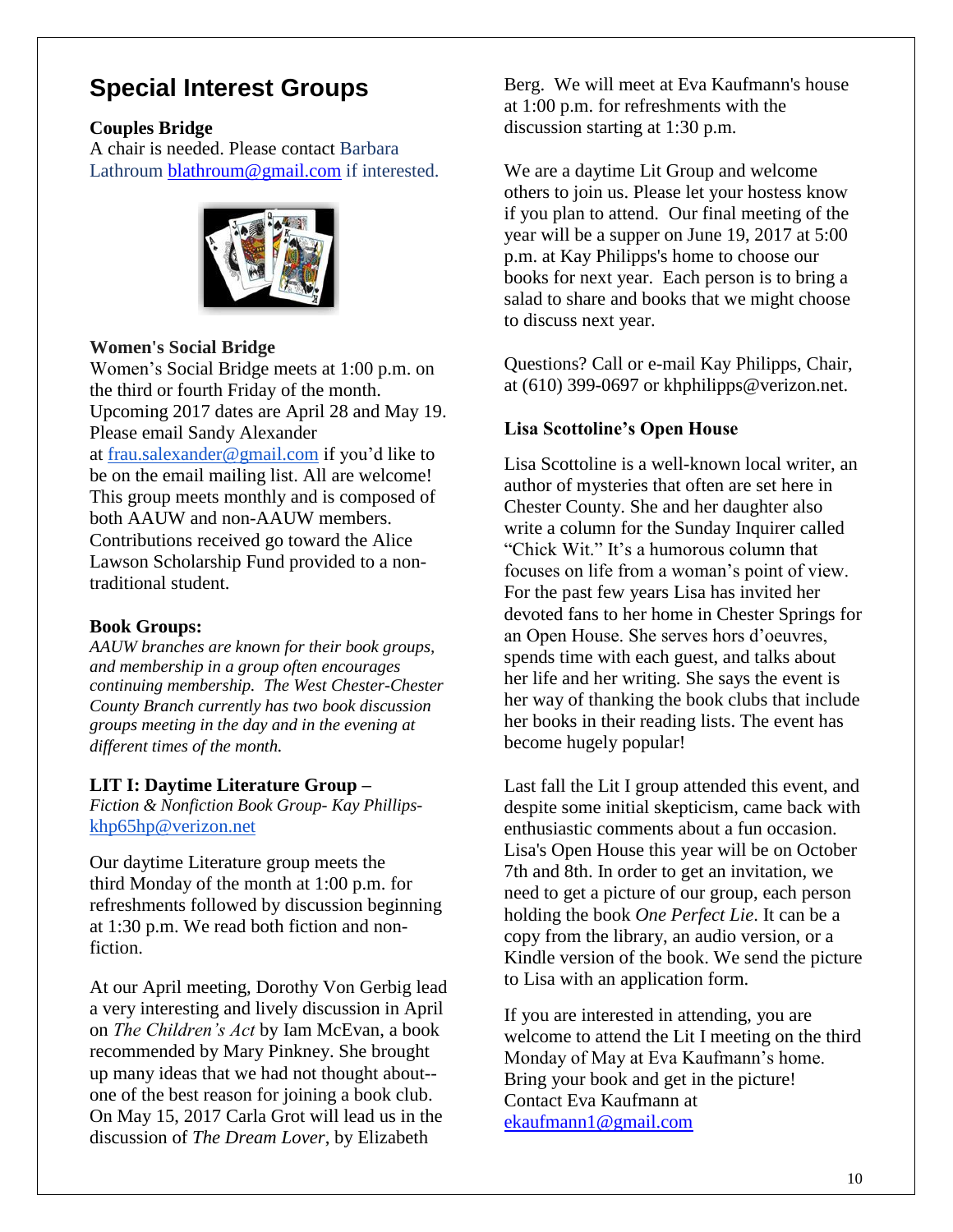#### **LIT II: Evening Literature Group –**

*Literature II - Fiction & Nonfiction Book Group - Jean Speiser -* [JeanSpeiser@gmail.com](mailto:JeanSpeiser@gmail.com)

Focusing on fiction with occasional non-fiction thrown in, Literature II meets on the third Wednesday of each month for lively and often opinionated discussion.

We always welcome new members. Snow and some of our members' schedules have brought about a change in our May plans. We will be reading *The Husband's Secret*, by Lliane Moriarty. Phyllis Dunn is our hostess. RSVP to Jean Speiser [\(JeanSp@Gmail.com\)](mailto:JeanSp@Gmail.com) if you're planning to attend.

Lit II will have our annual potluck on the **second** Wednesday in June at 6:00 p.m. at the home of Fran Pierce; that's when we select the coming year's books, so start thinking about recommendations (make sure your recommended book is easily available in paperback, ebook, or the Library).



#### **FIG (Food Interest Group)**

This group dines around either at a member's home or at a restaurant. The group usually meets on a Friday or Saturday for dinner, or Sunday for brunch or dinner, on a monthly or bi-monthly basis. Couples (unless otherwise specified) and singles, as well as new members, are welcome. We have no events currently on the FIG calendar and are looking for members who would like to host or plan a meal at a local

restaurant in the upcoming months. Please contact Donna Eaves, 610-692-5277 or [deaves@live.com,](mailto:deaves@live.com) if you are interested in hosting, want additional information or wish to join the group.

#### **Great Decisions**

For information contact Jacky Page at 610-359- 9887 or [jacquelinepage9@gmail.com](mailto:jacquelinepage9@gmail.com)

#### **TIG (Travel Interest Group)**

The Travel Interest Group is composed of members and their guests who like to go to interesting places and often enjoy a meal together before or after. We usually do something 7 or 8 times a year.

Also, please contact Barbara Lathroum if you want to be on the list for future events. Being on the list does not obligate you to attend any trips. Anyone is welcome to coordinate an event or trip they are interested in. Examples are historic house tours, museums, interesting collections (e.g., we enjoyed a collection of women's costumes in  $19<sup>th</sup>$  century Chester County at the Chester County Historical Museum).



#### **Needlework Group:**

This group includes all forms of needlework – *knitting, crochet, embroidery, applique, quilting, needlepoint* and any other needlework members would like to share.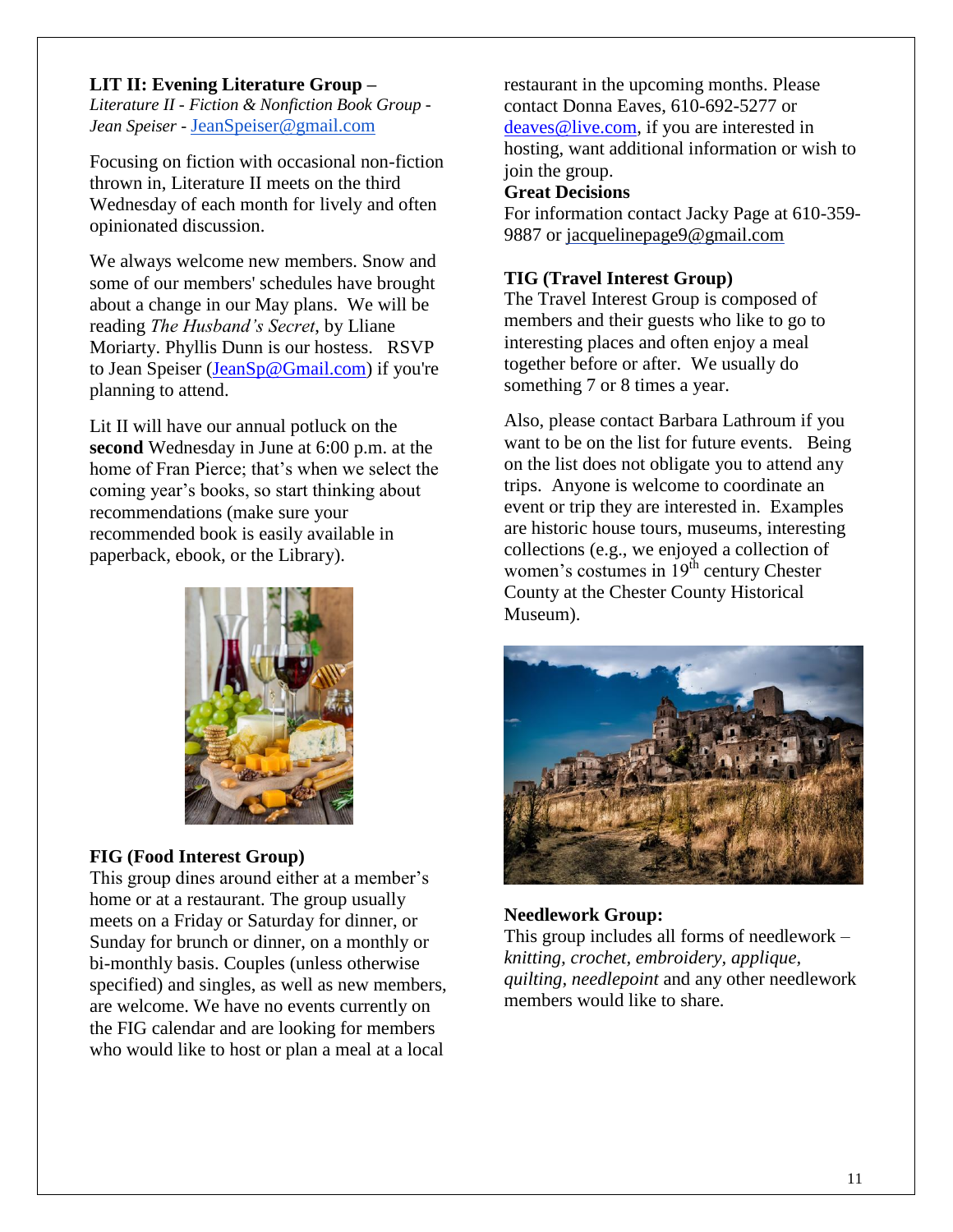| <b>AAUW West Chester-Chester County Branch</b>                                                                                                                                                                                                                                       |                                                   |                                                                                                                                                    |                                                                              |  |  |  |  |
|--------------------------------------------------------------------------------------------------------------------------------------------------------------------------------------------------------------------------------------------------------------------------------------|---------------------------------------------------|----------------------------------------------------------------------------------------------------------------------------------------------------|------------------------------------------------------------------------------|--|--|--|--|
|                                                                                                                                                                                                                                                                                      |                                                   | <b>NEW MEMBER / RENEWAL FORM (2017-2018)</b>                                                                                                       |                                                                              |  |  |  |  |
| <b>Name</b> (Ms/Mrs. /Miss/Dr.) Last                                                                                                                                                                                                                                                 |                                                   |                                                                                                                                                    | First                                                                        |  |  |  |  |
| Preferred first name for handbook                                                                                                                                                                                                                                                    |                                                   | Name of                                                                                                                                            |                                                                              |  |  |  |  |
|                                                                                                                                                                                                                                                                                      |                                                   |                                                                                                                                                    |                                                                              |  |  |  |  |
|                                                                                                                                                                                                                                                                                      |                                                   |                                                                                                                                                    |                                                                              |  |  |  |  |
| $\text{Telephone (H)} \_\_\_\_\_\_\_\_\_\_\_\_\_\_\_\_\_\_\_\_\_\_\_\_\_\_\_\_\_\_\_\_\_\_$                                                                                                                                                                                          |                                                   | $(9 \text{ digit})$                                                                                                                                |                                                                              |  |  |  |  |
|                                                                                                                                                                                                                                                                                      |                                                   |                                                                                                                                                    |                                                                              |  |  |  |  |
|                                                                                                                                                                                                                                                                                      |                                                   |                                                                                                                                                    |                                                                              |  |  |  |  |
| <b>College/University</b>                                                                                                                                                                                                                                                            | <b>State/Country</b>                              | Major Area of Study Degree Earned                                                                                                                  | Date                                                                         |  |  |  |  |
| AAUW Bylaws require that you have at least an Associate's Degree. If you do, but you prefer not to list your college and other                                                                                                                                                       |                                                   | information above, please check here to verify that you do have a degree. ______                                                                   |                                                                              |  |  |  |  |
|                                                                                                                                                                                                                                                                                      |                                                   |                                                                                                                                                    |                                                                              |  |  |  |  |
| How did you hear about AAUW ______friend (who) _____________________Other (where) __________________                                                                                                                                                                                 |                                                   |                                                                                                                                                    |                                                                              |  |  |  |  |
|                                                                                                                                                                                                                                                                                      |                                                   |                                                                                                                                                    |                                                                              |  |  |  |  |
|                                                                                                                                                                                                                                                                                      |                                                   |                                                                                                                                                    |                                                                              |  |  |  |  |
| Will you take the newsletter via e-mail? Yes____ use e-mail address above. No ______ use my mailing address.                                                                                                                                                                         |                                                   |                                                                                                                                                    |                                                                              |  |  |  |  |
| Need a ride? (We can't promise but we'll try) Can you provide a ride occasionally?                                                                                                                                                                                                   |                                                   |                                                                                                                                                    |                                                                              |  |  |  |  |
| Do you have computer experience? Website design __ Database (which one) ______ Desktop Publishing _____                                                                                                                                                                              |                                                   |                                                                                                                                                    |                                                                              |  |  |  |  |
| Previous AAUW Member? __ Member # ____________ Branch? ______ Offices held? ______                                                                                                                                                                                                   |                                                   |                                                                                                                                                    |                                                                              |  |  |  |  |
| <b>ACTIVITIES, INTEREST GROUPS AND PROJECTS OF AAUW WEST CHESTER-</b>                                                                                                                                                                                                                |                                                   |                                                                                                                                                    |                                                                              |  |  |  |  |
|                                                                                                                                                                                                                                                                                      |                                                   | <b>CHESTER COUNTY BRANCH</b>                                                                                                                       |                                                                              |  |  |  |  |
| Please check any of the following that you might like to LEARN more about; we will get the information to you.                                                                                                                                                                       |                                                   |                                                                                                                                                    |                                                                              |  |  |  |  |
| <b>Board Position</b><br>Programs                                                                                                                                                                                                                                                    | <b>World Affairs</b><br><b>Finance Discussion</b> |                                                                                                                                                    | <b>Newsletter Production</b><br><b>Newsletter Circulation</b>                |  |  |  |  |
| Membership                                                                                                                                                                                                                                                                           | Book Club 1 $(3rd$ Mon Day)                       | $\sim 10^{-1}$                                                                                                                                     | Annual Handbook                                                              |  |  |  |  |
| Scholarship                                                                                                                                                                                                                                                                          | Book Club 2 $(3rd$ Wed PM)                        |                                                                                                                                                    | <b>Branch Website</b>                                                        |  |  |  |  |
| $\begin{tabular}{ c c c c } \hline \quad \quad & \quad \quad & \quad \quad \\ \hline \quad \quad & \quad \quad & \quad \quad \\ \hline \quad \quad & \quad \quad & \quad \quad \\ \hline \quad \quad & \quad \quad & \quad \quad \\ \hline \end{tabular}$<br>Branch News & Publicity | Bridge (Women)                                    |                                                                                                                                                    | $\begin{array}{c}\n\hline\n\hline\n\end{array}$<br>GETT (Girls & Technology) |  |  |  |  |
| <b>Fund Raising</b><br>$\overline{\phantom{a}}$                                                                                                                                                                                                                                      | Bridge (Couples)                                  |                                                                                                                                                    | $\overline{\phantom{a}}$<br>PETT (Parents/Teachers)                          |  |  |  |  |
| <b>Political Issues</b>                                                                                                                                                                                                                                                              | Crafts                                            | $\overline{\phantom{a}}$                                                                                                                           | Domestic Violence Center<br>$\frac{1}{1}$                                    |  |  |  |  |
| Immigration<br>Travel                                                                                                                                                                                                                                                                | Culinary Club<br><b>Great Decisions</b>           |                                                                                                                                                    | OTHER (Please describe)                                                      |  |  |  |  |
|                                                                                                                                                                                                                                                                                      |                                                   | Please complete and return this form with your dues.<br>If there is anything above that you wish to be kept confidential, please CIRCLE that item. |                                                                              |  |  |  |  |
|                                                                                                                                                                                                                                                                                      |                                                   | Make Check to: <b>AAUW</b> - West Chester-Chester County Branch.                                                                                   |                                                                              |  |  |  |  |
|                                                                                                                                                                                                                                                                                      |                                                   | \$75.00 (July 1, 2017-June 30, 2018)                                                                                                               |                                                                              |  |  |  |  |
| Return to:                                                                                                                                                                                                                                                                           |                                                   | <i>Inquiries at:</i>                                                                                                                               |                                                                              |  |  |  |  |
| <b>Peggy Staarman, Membership VP</b>                                                                                                                                                                                                                                                 |                                                   |                                                                                                                                                    | Telephone: 610-269-4866                                                      |  |  |  |  |
| <b>307 Benning Lane</b>                                                                                                                                                                                                                                                              |                                                   |                                                                                                                                                    | peggstaar@verizon.net                                                        |  |  |  |  |

**Downingtown, PA 19335**